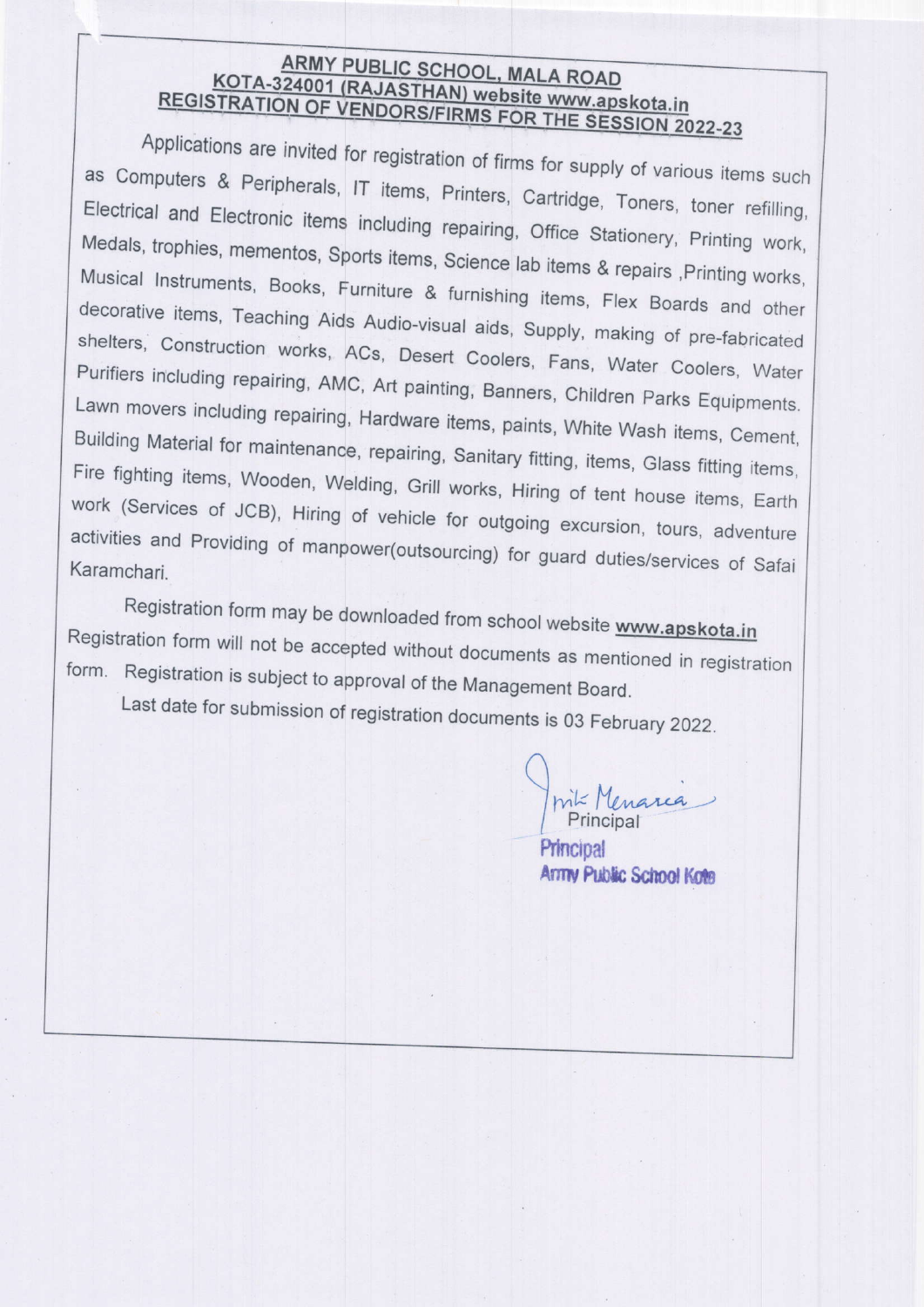## **ARMY PUBLIC SCHOOL, MALA ROAD** KOTA-324001 (RAJASTHAN) website www.apskota.in

## FORM FOR REGISTRATION OF FIRMS

| Ser<br><b>No</b> | <b>Information Sought</b>                                                                                  | Information to be |  |  |
|------------------|------------------------------------------------------------------------------------------------------------|-------------------|--|--|
| 1.               | Name of Firm (In Block Letters)                                                                            | Provided          |  |  |
| 2.               | Date of Establishment/Incorporation                                                                        |                   |  |  |
| 3.               | Full Postal/Correspondence Address(attach address proof)<br>and Telephone Number                           |                   |  |  |
| 4.               | Address of Head Office (if separate and Telephone<br>Number)                                               |                   |  |  |
| 5.               | Status Proprietary/Partnership/Private Limited<br>Company/Public Limited Company                           |                   |  |  |
| 6.               | Name of Representative(s) with Designation who would be<br>Calling on us and attending to our jobs         |                   |  |  |
| 7.               | Bankers details (Branch, Account No & IFSC Code,<br>address and telephone Nos                              |                   |  |  |
| 8.               | Description of work must duly approved in                                                                  |                   |  |  |
|                  | GSTIN/PAN/TAN/Registration certificate on which party<br>intends to do business with the school.           |                   |  |  |
| 9.               | Aadhar No of Proprietor (attach photocopy)                                                                 |                   |  |  |
| 10.              | Registration Certificate No (attach photocopy)                                                             |                   |  |  |
| 11.              | GSTIN (attach photocopy)                                                                                   |                   |  |  |
| 12.              | PAN/TAN No (attach photocopy)                                                                              |                   |  |  |
| 13.              | EPF No, if held (attach photocopy)                                                                         |                   |  |  |
| 14.              | Tax Clearance Certificate (attach photocopy)                                                               |                   |  |  |
| 15.              | Income Tax Return of Last three years                                                                      |                   |  |  |
| 16.              | Experience with govt/reputed organizations (attach<br>photocopy)                                           |                   |  |  |
| 17.              | Name, Addresses and telephone Nos, of some of your<br>most valued clients (Separate List may be attached). |                   |  |  |
| 18.              | Any other specialization                                                                                   |                   |  |  |
|                  | $\overline{A}$                                                                                             |                   |  |  |

Registration will not accepted if all the aforesaid documents are not found <u>Note</u>:- 1. attached with registration form. Registration is subject to approval of the Board.

The school reserves the right to cancel the name of the supplier/firm  $2.$ /service provider from its approved lists at his absolute discretion without assigning any reason.